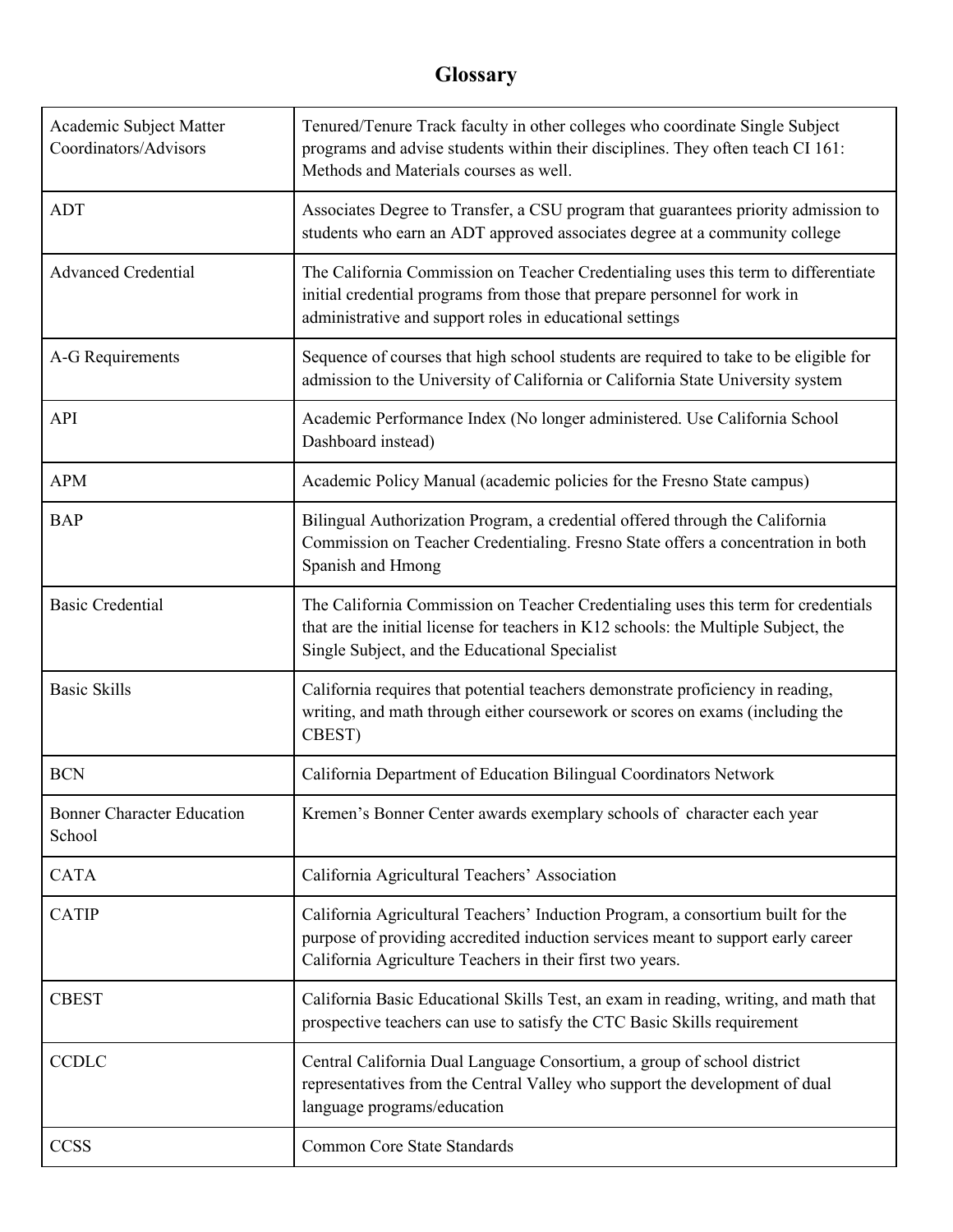| <b>CDE</b>               | California Department of Education                                                                                                                                                                                                                                                                                                                                                                                                                                         |
|--------------------------|----------------------------------------------------------------------------------------------------------------------------------------------------------------------------------------------------------------------------------------------------------------------------------------------------------------------------------------------------------------------------------------------------------------------------------------------------------------------------|
| <b>CER</b>               | The Department of Counselor Education and Rehabilitation                                                                                                                                                                                                                                                                                                                                                                                                                   |
| Certificate of Clearance | The Certificate of Clearance (or Live Scan) is a document issued by the Commission<br>(CCTC) to an individual who has completed the Commission's fingerprint; character<br>and identification process, whose moral and professional fitness has been shown to<br>meet the standards as established by law.                                                                                                                                                                 |
| <b>CFE</b>               | Center for Faculty Excellence, a center at Fresno State that provides professional<br>development for instructional faculty                                                                                                                                                                                                                                                                                                                                                |
| CGE                      | Continuing and Global Education, a unit at Fresno State that offers courses and<br>programs to non-matriculated students                                                                                                                                                                                                                                                                                                                                                   |
| <b>CI</b>                | The Department of Curriculum and Instruction, also a designation for courses in<br>Curriculum and Instruction which are housed in the CI department                                                                                                                                                                                                                                                                                                                        |
| <b>CLSP</b>              | Culturally and Linguistically Sustaining Pedagogy                                                                                                                                                                                                                                                                                                                                                                                                                          |
| Coach                    | Student teaching supervisor                                                                                                                                                                                                                                                                                                                                                                                                                                                |
| <b>CREATe Rubric</b>     | The Continuum of Reflective, Engaging, & Accessible Teaching (CREATe) Rubric<br>is a locally developed, research-based observation rubric for teachers along the<br>novice-to-expert continuum aligned to California Teacher Performance Expectations<br>(TPEs) & California Standards for the Teaching Profession (CSTPs). The CREATe<br>Rubric is used to provide formative feedback to teacher candidates for continuous<br>improvement, not as a summative assessment. |
| Credential               | Certification, licensure                                                                                                                                                                                                                                                                                                                                                                                                                                                   |
| Cohort                   | Group of students who take classes together, either in a residency program or in an<br>evening cohort                                                                                                                                                                                                                                                                                                                                                                      |
| <b>CSET</b>              | California Subject Examinations for Teachers, exams teacher candidates take to<br>establish subject matter competency                                                                                                                                                                                                                                                                                                                                                      |
| <b>CSTP</b>              | California Standards for the Teaching Profession                                                                                                                                                                                                                                                                                                                                                                                                                           |
| <b>CSU</b>               | California State University<br>(a network of 23 campuses throughout the state)                                                                                                                                                                                                                                                                                                                                                                                             |
| <b>CTC</b>               | California Commission on Teacher Credentialing (also sometimes referred to as<br>CCTC)                                                                                                                                                                                                                                                                                                                                                                                     |
| <b>CUSD</b>              | Clovis Unified School District, a suburban district in the city of Clovis, located next<br>to Fresno. One of our primary partners and the location of one of our residency<br>programs                                                                                                                                                                                                                                                                                     |
| <b>DAA</b>               | Department Administrative Assistant                                                                                                                                                                                                                                                                                                                                                                                                                                        |
| <b>DataQuest</b>         | California Department of Education DataQuest, public facing database with<br>information about districts and schools in California                                                                                                                                                                                                                                                                                                                                         |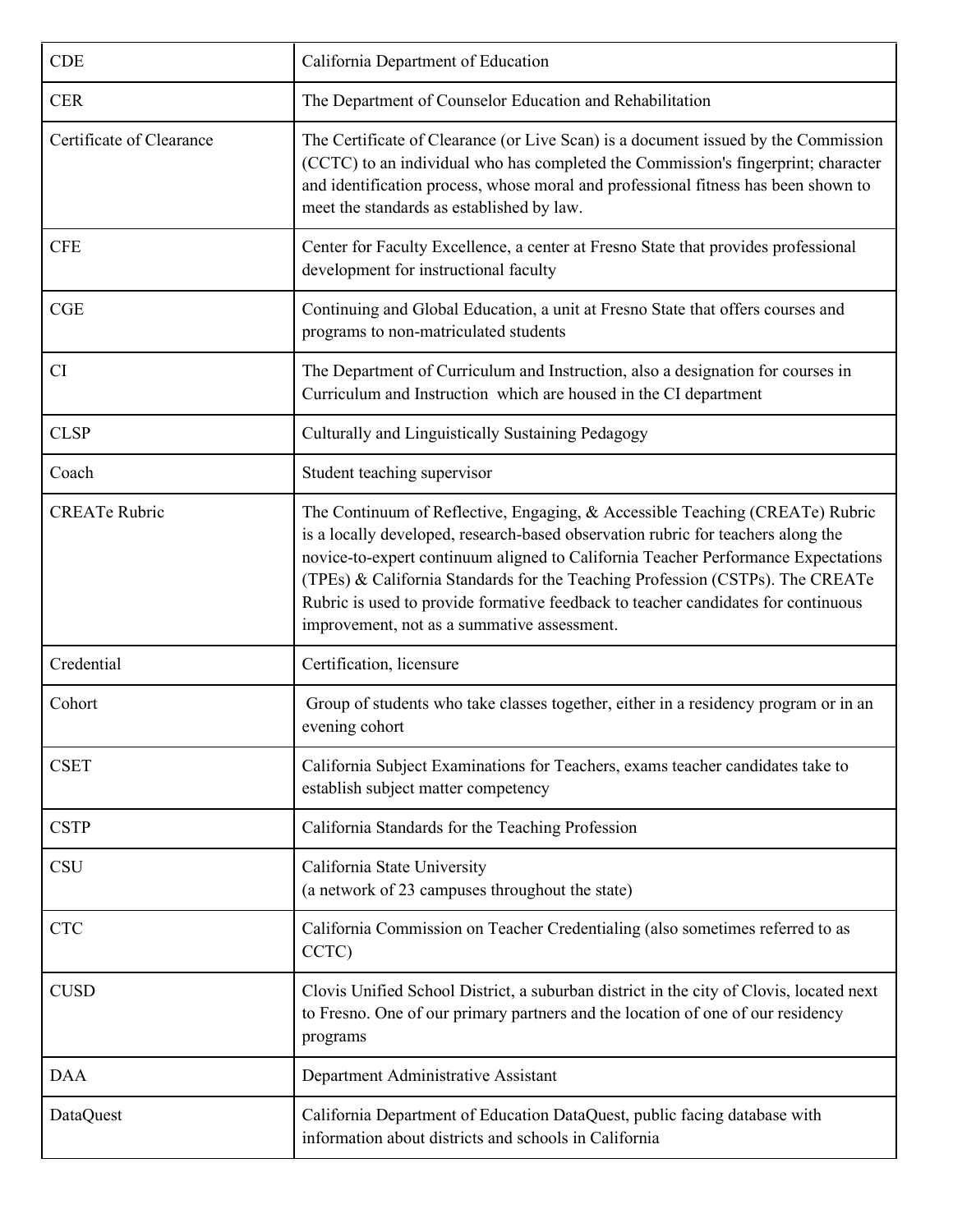| <b>DISCOVERe</b>                 | A university-wide initiative for inclusive and equitable education through<br>mobile/tablet based instruction                                                                                                                                                                                                                                 |
|----------------------------------|-----------------------------------------------------------------------------------------------------------------------------------------------------------------------------------------------------------------------------------------------------------------------------------------------------------------------------------------------|
| Dog Days                         | Required orientation sessions at Fresno State for entering students, both for first year<br>and transfer students.                                                                                                                                                                                                                            |
| Dual Credential                  | A combined Multiple Subject and Education Specialist teaching credential                                                                                                                                                                                                                                                                      |
| EdQ<br>(Educator Quality Center) | The Educator Quality Center, a division within the CSU system that collects and<br>presents data from completer and employer surveys.                                                                                                                                                                                                         |
| <b>EHD</b>                       | Education and Human Development, a designation for courses related to teacher<br>preparation programs, in the context of this QAR, specifically, clinical<br>practice/fieldwork. In general, EHD courses are housed in the Curriculum and<br>Instruction department, but EHD 155B sections are housed within subject areas<br>outside Kremen. |
| EL                               | The Department of Educational Leadership is housed in the Kremen School.                                                                                                                                                                                                                                                                      |
| <b>ELD</b>                       | <b>English Language Development</b>                                                                                                                                                                                                                                                                                                           |
| <b>Emergent Bilingual</b>        | English Language Learner; our program prefers the term emergent bilingual to more<br>fully encapsulate student access to linguistic resources                                                                                                                                                                                                 |
| Enseñamos                        | Fresno State Enseñamos en el Valle Central Initiative--a Title V developing HSI<br>program which spearheads a number of initiatives, including a pipeline for<br>prospective teachers, professional development workshops, and other forms of<br>support for prospective and current teachers in the Central Valley                           |
| <b>FAST II</b>                   | Fresno Assessment of Student Teachers (For TPEs); developed in house and<br>approved by the CCTC                                                                                                                                                                                                                                              |
| <b>FCOE</b>                      | Fresno County Office of Education, one of our primary partners overall but also in<br>connection with our Rural Residency                                                                                                                                                                                                                     |
| <b>FERP</b>                      | Faculty Early Retirement Program allows faculty to teach part-time for 5 years prior<br>to full time retirement                                                                                                                                                                                                                               |
| <b>FFA</b>                       | Future Farmers of America, a national career and technical youth organization for<br>secondary students interested in professions in the field of agriculture                                                                                                                                                                                 |
| <b>FFSRI</b>                     | Fresno State Student Ratings of Instruction, an in house student evaluation system<br>for instructors/courses at Fresno State                                                                                                                                                                                                                 |
| <b>FTE</b>                       | Full-time Equivalent                                                                                                                                                                                                                                                                                                                          |
| <b>FTRP</b>                      | Fresno Teacher Residency Program                                                                                                                                                                                                                                                                                                              |
| <b>FUSD</b>                      | Fresno Unified School District, a large urban district that is one of our primary<br>partners within Kremen including as residency program partners                                                                                                                                                                                           |
| $IIDP$ (or $IDP$ )               | Individual Induction Development Plan is a form that is completed during "final"<br>student teaching by the candidate in deliberation with their university coach that                                                                                                                                                                        |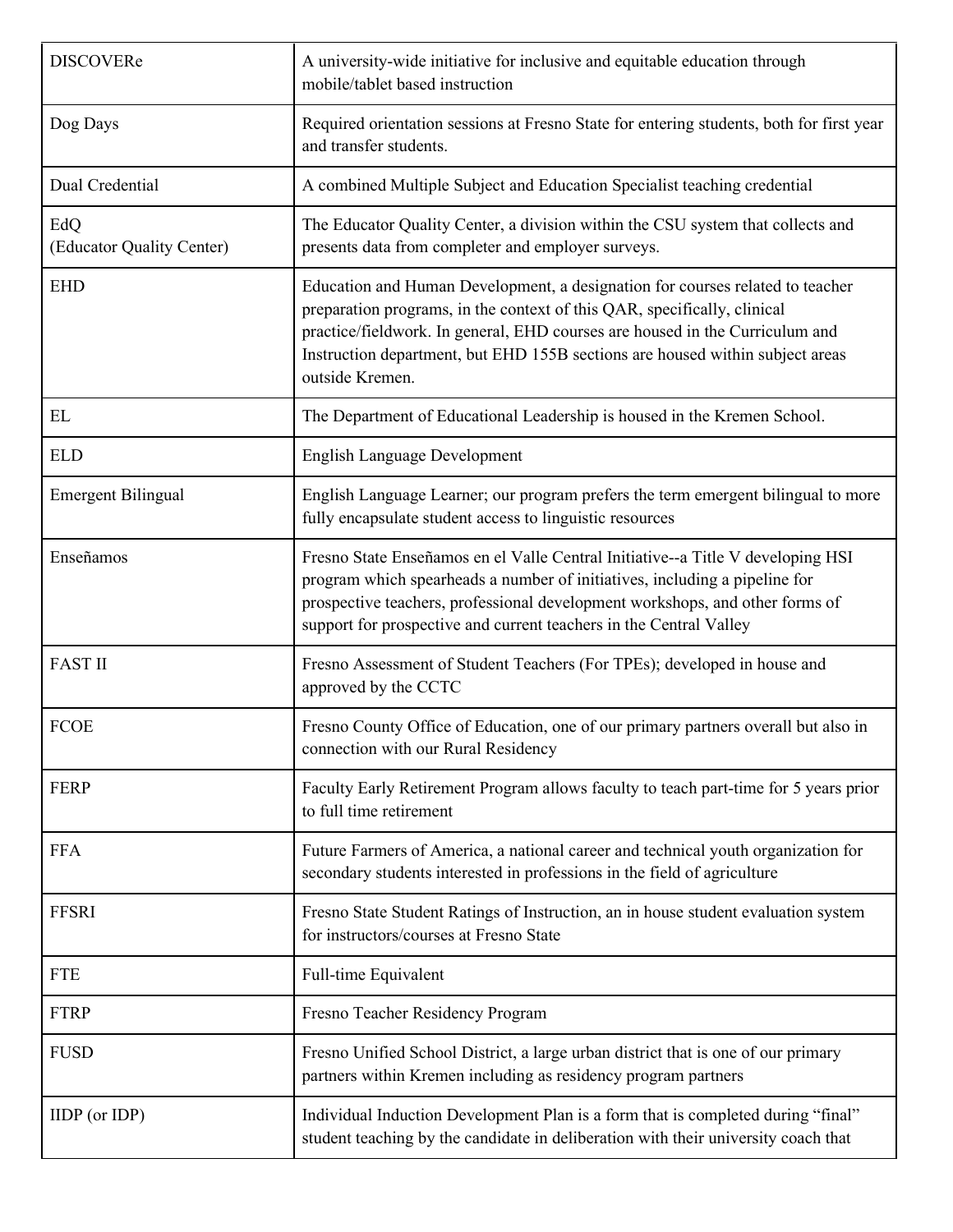|                        | identifies two California Teacher Performance Expectation (TPE) goals that will be<br>addressed during the first two years of employment. The candidate gives to the<br>district to guide their support of the new teacher.                                                                                                                                                      |
|------------------------|----------------------------------------------------------------------------------------------------------------------------------------------------------------------------------------------------------------------------------------------------------------------------------------------------------------------------------------------------------------------------------|
| Initial Credentials    | The California Commission on Teacher Credentialing uses this term for credentials<br>that are the initial license for teachers in K12 schools: the Multiple Subject, the<br>Single Subject, and the Educational Specialist. Also called the Basic Credentials.                                                                                                                   |
| <b>INTERESC</b>        | The Instructional Technology Research Center is housed within the Education<br>building. It provides an advanced technological environment giving students, faculty<br>and administration access to communications and knowledge resource linkages to the<br>local, regional, national and international communities within the framework of<br>teaching, research and services. |
| Intern Program         | University Interns enroll in education courses while they teach full time as an<br>employee of a school district under the supervision of experienced professionals<br>from a university.                                                                                                                                                                                        |
| Intern Teacher         | Candidate serves as the teacher of record while still completing pedagogical<br>preparation for the preliminary credential.                                                                                                                                                                                                                                                      |
| iPOP                   | Inquiry and Puzzles of Practice (seminars for students in our MS program)                                                                                                                                                                                                                                                                                                        |
| <b>ITEP</b>            | Integrated Teacher Education Program, a hybrid program in which students take 2<br>years of coursework at a community college and 2 years of coursework at Fresno<br>State's South Valley campus in Visalia that results in both a bachelor's degree and a<br>Multiple Subject credential.                                                                                       |
| <b>JCAST</b>           | Jordan College of Agricultural Sciences and Technology, the home college of the<br><b>Agriculture Education programs</b>                                                                                                                                                                                                                                                         |
| <b>KSOEHD</b>          | Kremen School of Education and Human Development, one of the 8 colleges at<br><b>Fresno State</b>                                                                                                                                                                                                                                                                                |
| <b>LEBSE</b>           | The Department of Literacy, Early, Bilingual, and Special Education                                                                                                                                                                                                                                                                                                              |
| <b>LEE</b>             | A designation for courses in Literacy and Early Education which are housed in the<br>LEBSE department                                                                                                                                                                                                                                                                            |
| <b>Liberal Studies</b> | Department housed in Kremen, also the undergraduate major for students pursuing a<br>career as an elementary teacher. In addition, many of our Special Education<br>credential students majored in Liberal Studies.                                                                                                                                                              |
| Live Scan              | The Live Scan (or Certificate of Clearance) is a document issued by the Commission<br>to an individual who has completed the Commission's fingerprint; character and<br>identification process, whose moral and professional fitness has been shown to meet<br>the standards as established by law.                                                                              |
| Mentor Teacher         | Formerly cooperating teacher, host teacher, master teacher                                                                                                                                                                                                                                                                                                                       |
| MS                     | Multiple Subject Credential Program (which prepares students to become elementary<br>teachers)                                                                                                                                                                                                                                                                                   |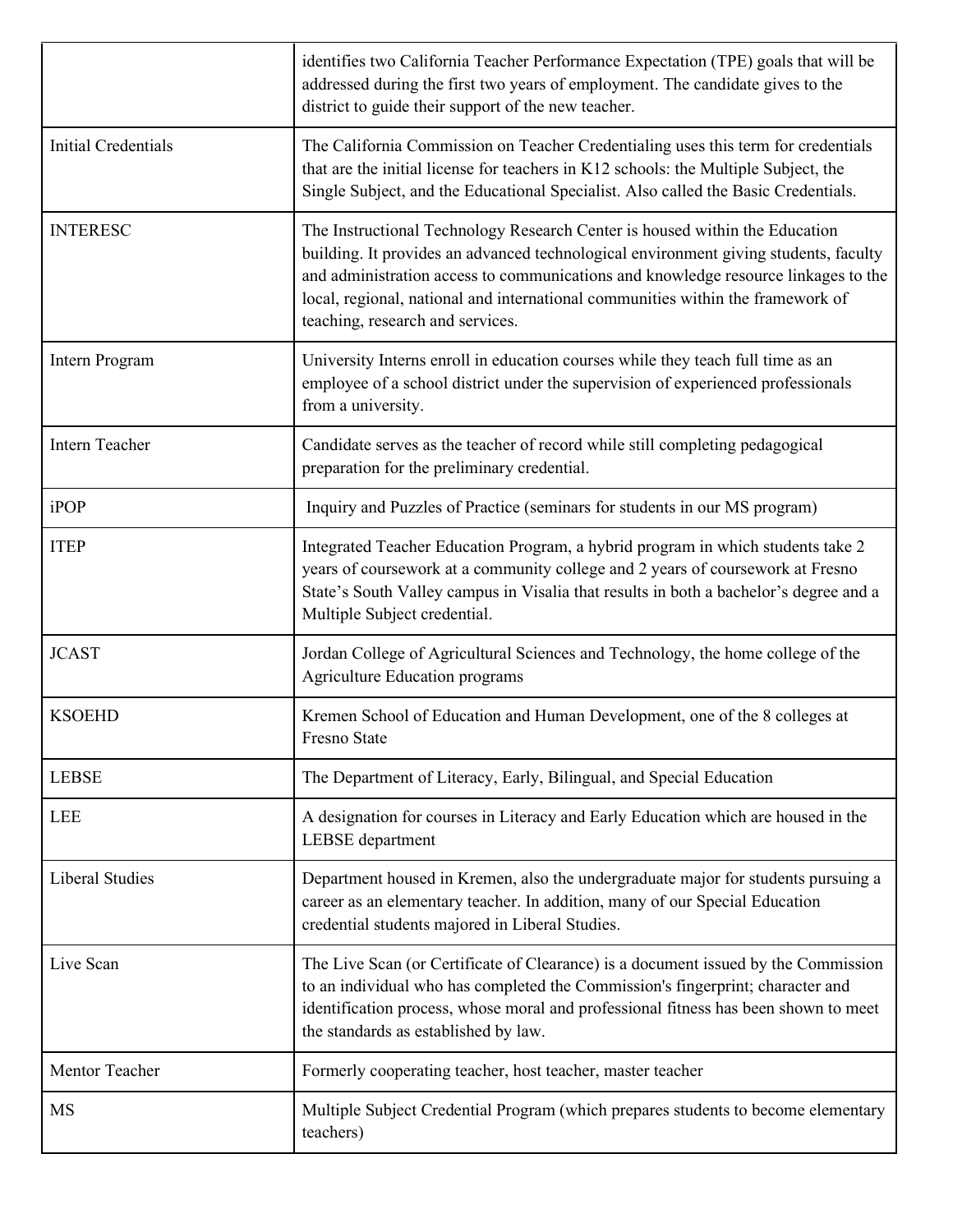| <b>MSPC</b>                               | Multiple Subject Program Completers                                                                                                                                                                                        |
|-------------------------------------------|----------------------------------------------------------------------------------------------------------------------------------------------------------------------------------------------------------------------------|
| <b>MSTI</b>                               | Math $&$ Science Teacher Initiative, a grant funded initiative to increase the number<br>of Math and Science teachers                                                                                                      |
| <b>MTSS</b>                               | Multi-Tiered System of Supports, a term used by the California Department of<br>Education to designate framework of support set in place for students with special<br>needs                                                |
| Multiple Subject                          | The credential in California that certifies elementary school teachers                                                                                                                                                     |
| <b>MUSD</b>                               | Madera Unified School District, a district located just outside of Fresno in the city of<br>Madera. One of our partners and the location of one of our residency programs                                                  |
| <b>OCP</b>                                | Office of Clinical Practice, an office in Kremen focused on the field placement<br>assignment process and supporting students during the clinical practice experience                                                      |
| Platicas                                  | Informal sessions for undergraduate students intended to provide information about<br>the teaching credential program and the teaching profession in general and to build<br>community                                     |
| <b>PPS</b>                                | Pupil Personnel Services Credential<br>(School Psychology, School Counseling, School Social Work and Child Welfare and<br>Attendance)                                                                                      |
| Professor-in-Residence                    | Fresno State faculty member in place at Teacher Residency site to support residents                                                                                                                                        |
| Program Coordinator                       | Faculty member given assigned time to recruit, advise, and support students in a<br>specific credential/graduate program                                                                                                   |
| <b>RICA</b>                               | Reading Instruction Competence Assessment (RICA)                                                                                                                                                                           |
| <b>SAE</b>                                | Supervised Agricultural Experience, a designation for experiences related to<br>agriculture that happen outside the traditional classroom space                                                                            |
| Single Subject                            | The credential in California that certifies someone to teach in secondary schools in a<br>specific subject area (such as Math, English, etc.)                                                                              |
| <b>SJVWP</b>                              | San Joaquin Valley Writing Project, a local affiliate of both the California Writing<br>Project (CWP) and the National Writing Project (NWP)                                                                               |
| <b>SPED</b>                               | A designation for courses in Special Education (Fresno State offers two options:<br>Mild/Moderate and Moderate/Severe) housed in the LEBSE Department                                                                      |
| <b>SS</b>                                 | Single Subject Program (which prepares to teach subject areas in secondary schools)                                                                                                                                        |
| <b>Subject Matter Competency</b><br>(SMC) | Teacher candidates must demonstrate mastery in the subject area they would like to<br>teach. California allows potential teachers to establish subject matter competency<br>through both coursework and examination (CSET) |
| Supplementary Authorization               | Subjects added to Multiple Subject, Standard Elementary, Single Subject, Standard<br>Secondary, and some Special Secondary Teaching Credentials                                                                            |